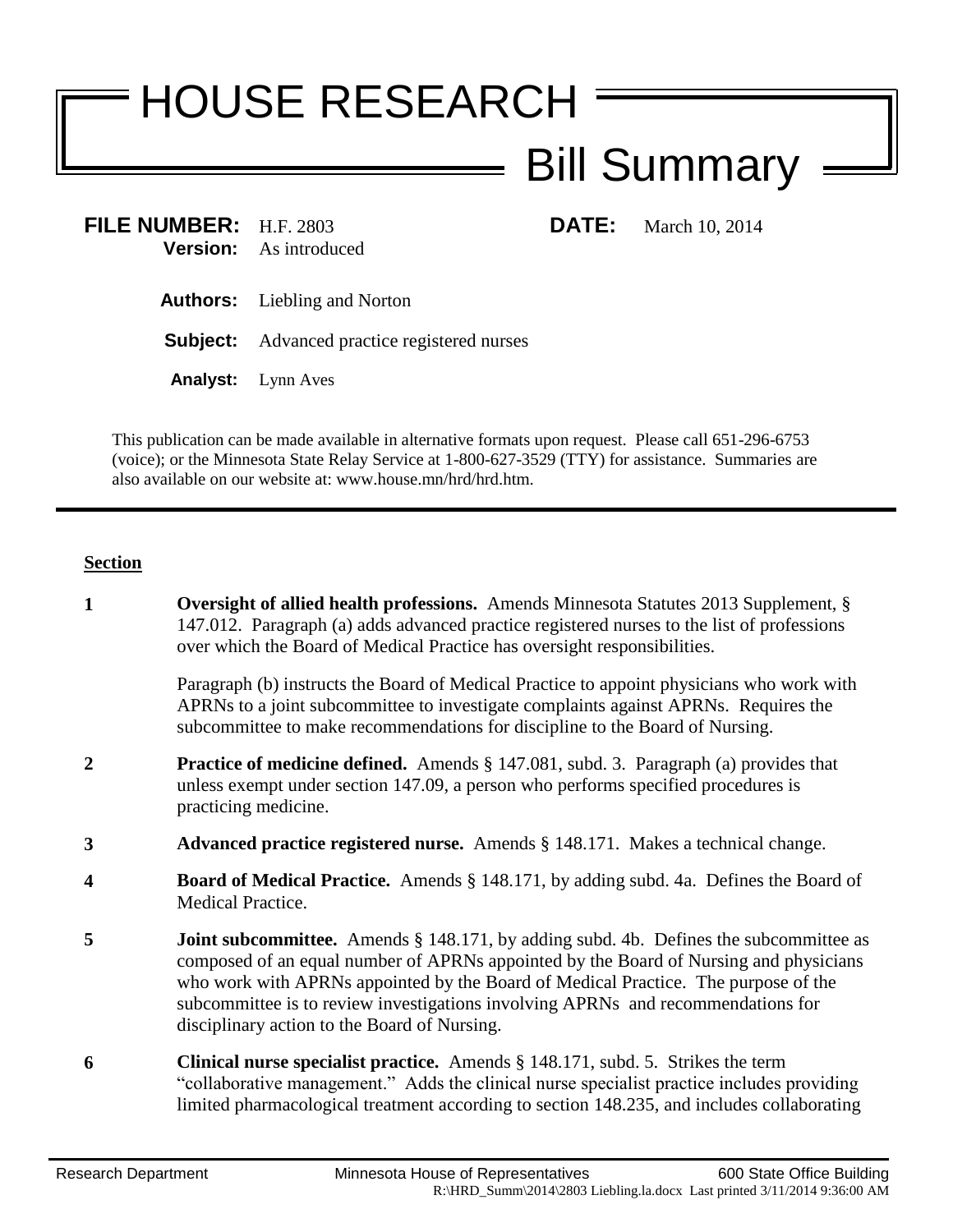## **Section**

with, consulting with, and referring to physicians and other health care providers.

- **7 Collaboration.** Amends § 148.171, subd. 6. Strikes the term "collaborative management" and its definition and substitutes the word "collaboration." Defines collaboration as a process in which health professionals jointly contribute to a patient's care through a mutually agreed upon process.
- **8 Integrated clinical setting.** Amends § 148.171, by adding subd. 7c. Defines an integrated clinical setting as a place where an APRN works with physicians and other practitioners in the same location.
- **9 Nurse-midwife practice.** Amends § 148.171, subd. 10. Adds that nurse-midwife practice includes partner care management relating to sexual health, providing limited pharmacologic treatment, and collaborating with, consulting with, and referring to physicians and other health care providers. Strikes "collaborative management."
- **10 Nurse practitioner practice.** Amends § 148.171, subd. 11. Defines nurse practitioner practice as providing patient care in a particular specialty or subspecialty of APRN practice. Adds that patient care includes health assessment and screening activities, health promotion and education, providing limited pharmacologic and nonpharmacologic treatment, and collaborating with physicians and other health care providers.
- **11 Practice of advanced practice registered nursing.** Amends § 148.171, subd. 13. Strikes "collaborative management" and substitutes "collaboration. Adds that an APRN who practices outside of a hospital or a clinic where one or more physicians are practicing on site must make certain information available to patients including the designation of physicians, clinics, or other health care groups with whom the APRN has a preestablished relationship or arrangements to accept transfer of care.
- **12 Prescribing.** Amends § 148.171, subd. 16. Provides that prescribing does not include recommending or administering a drug or therapeutic device for surgical or obstetrical anesthesia or for postoperative pain control by a certified registered nurse anesthetist.
- **13 Register nurse anesthetist practice.** Amends § 148.171, subd. 21. Strikes the term "collaborative management." Adds that procedures constituting the practice of interventional or invasive pain management are prohibited.
- **14 Initial advanced practice registered nurse licensure.** Amends § 148.211, by adding subd. 1a. Paragraph (a) requires an applicant as an APRN must apply to the Board of Nursing and register with the Board of Medical Practice.

Paragraph (b) lists the license eligibility requirements.

Paragraph (c) requires that after December 31, 2015, all new graduates applying for APRN licensure must meet the requirements of this chapter.

**15 Advanced practice registered nurse grandfather provision.** Amends § 148.211, by adding subd. 1b. Allows an APRN with a valid Minnesota license on December 31, 2015, to